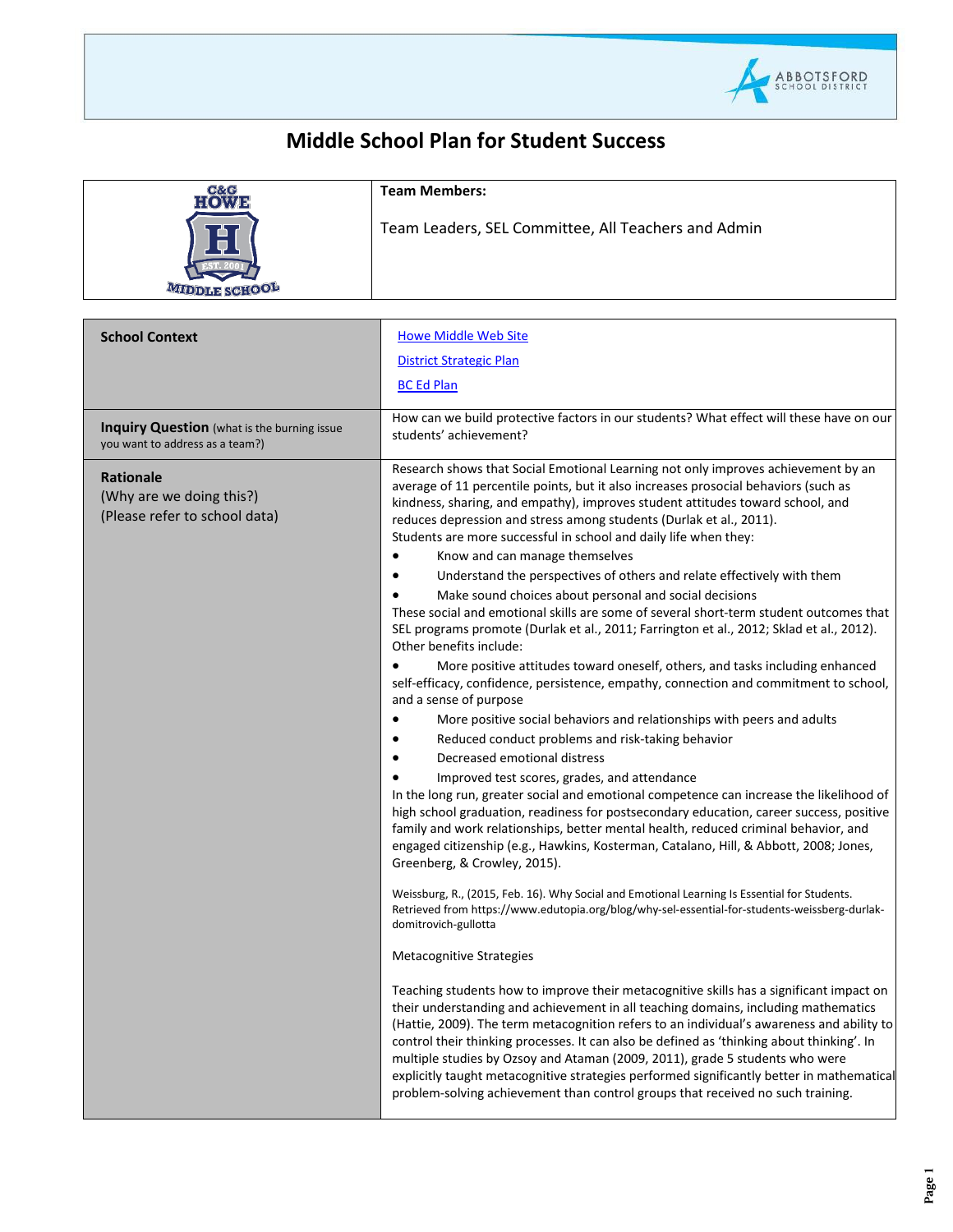

| <b>Strategies (Include ELL</b><br>$&$ LSS)                                                                                                                                                                                               | Who will be<br>responsible?                                                                                                                                             | <b>Timeline for</b><br>each phase                                          | How will you assess<br>effectiveness of<br>strategy?                                                                                                                                           | <b>Professional</b><br>Development and/or<br><b>Resources</b>                                                                                                                                                                                                                                                                    |
|------------------------------------------------------------------------------------------------------------------------------------------------------------------------------------------------------------------------------------------|-------------------------------------------------------------------------------------------------------------------------------------------------------------------------|----------------------------------------------------------------------------|------------------------------------------------------------------------------------------------------------------------------------------------------------------------------------------------|----------------------------------------------------------------------------------------------------------------------------------------------------------------------------------------------------------------------------------------------------------------------------------------------------------------------------------|
| 15-minute SEL Welcome<br>Advisory 8:25 - 8:40<br>20/21: Intentional SEL time<br>during the day                                                                                                                                           | Administration                                                                                                                                                          | On-going<br>Disrupted in<br>$20/21$ due to<br>Covid-19 safety<br>protocols | Staff feedback<br>Assessment data (MDI &<br><b>Student Learning Survey)</b>                                                                                                                    | SEL committee support<br>District Middle School<br>Mental Health Clinician<br>Staff meetings<br>NI Day support sessions                                                                                                                                                                                                          |
| Teach SEL strategies to<br>teachers                                                                                                                                                                                                      | Administration<br><b>SEL</b><br>Committee<br>District Helping<br>Teachers<br>District Middle<br>School Mental<br>Health<br>Clinician                                    | Ongoing<br>Monthly<br>presentations at<br>Staff meetings                   | <b>Staff Feedback</b><br><b>Student Survey</b><br>SEL Committee feedback                                                                                                                       | Mental Health Literacy<br>training for Gr. 8 teachers<br>(Jan 2021)<br>Mindfulness<br>Zones of Regulation<br>Self-Awareness<br>Social Awareness<br>Self-Management<br>Relationship Skills<br>Responsible Decision<br>Making<br>Metacognition<br>RULER training (Feb<br>2021)                                                     |
| <b>Building Protective Factors</b><br>in our Students through<br>Sensory Regulation<br>Restorative Justice<br>$\bullet$<br>Flexible Learning<br>$\bullet$<br>Environments<br>Health and<br>$\bullet$<br>Wellness<br>See attachment pg. 5 | Classroom<br>Teachers<br>LSS teachers<br>Support staff<br><b>SEL</b><br>Committee<br>District Middle<br>School Mental<br>Health<br>Clinician<br><b>BASES</b><br>Program | Ongoing                                                                    | Metacognitive Awareness<br>Inventory data<br>Gr. 7 FSA results<br>Gr. 6 District Writing<br>assessment<br><b>SNAP Math Assessment</b><br>Vernon Whole<br>Reading Assessment<br><b>MDI</b> Data | Trauma Sensitive schools<br>Metacognitive Teaching<br>and Assessment Strategies<br>RULER Training (Feb.<br>2021)<br>"Relationship,<br>Responsibility, and<br>Regulation" and "Fostering<br>Resilient Learners" by<br>Kristin Souers & Pete Hall<br>Ross Greene's Assessment<br>of Lagging Skills and<br><b>Unsolved Problems</b> |
| <b>BASES</b> Program<br>Mindfulness/SEL<br>strategies<br>Physical/movement<br>strategies                                                                                                                                                 | Counselor<br><b>Youth Care</b><br>Worker<br>School Based<br>Team<br>All Staff &<br>Admin                                                                                | Ongoing                                                                    | As Above plus,<br>Program Referral Data                                                                                                                                                        | Mindfulness<br>Zones of Regulation<br>Self-Awareness<br>Social Awareness<br>Self-Management<br>Relationship Skills<br>Responsible Decision<br>Making<br><b>RULER Training</b><br>YCW presentations to<br>students and staff<br><b>YCW</b> Transition program                                                                     |
| <b>Teacher Modeling</b>                                                                                                                                                                                                                  | All Staff<br><b>SEL Committee</b>                                                                                                                                       | Ongoing                                                                    | Staff feedback<br>Observation                                                                                                                                                                  | Tap in/Tap Out program<br><b>CARES</b> Program                                                                                                                                                                                                                                                                                   |

- All staff have been trained on implementing and assessing the Vernon Whole Reading & SNAP Assessments
- We have made the decision to move away from the Second Step program.
- In place of the Second Step program, 5 staff members have been enrolled in the RULER program through the Yale Center for Emotional Intelligence
	- o RULER is a systemic approach to SEL developed at the Center for Emotional Intelligence. RULER aims to infuse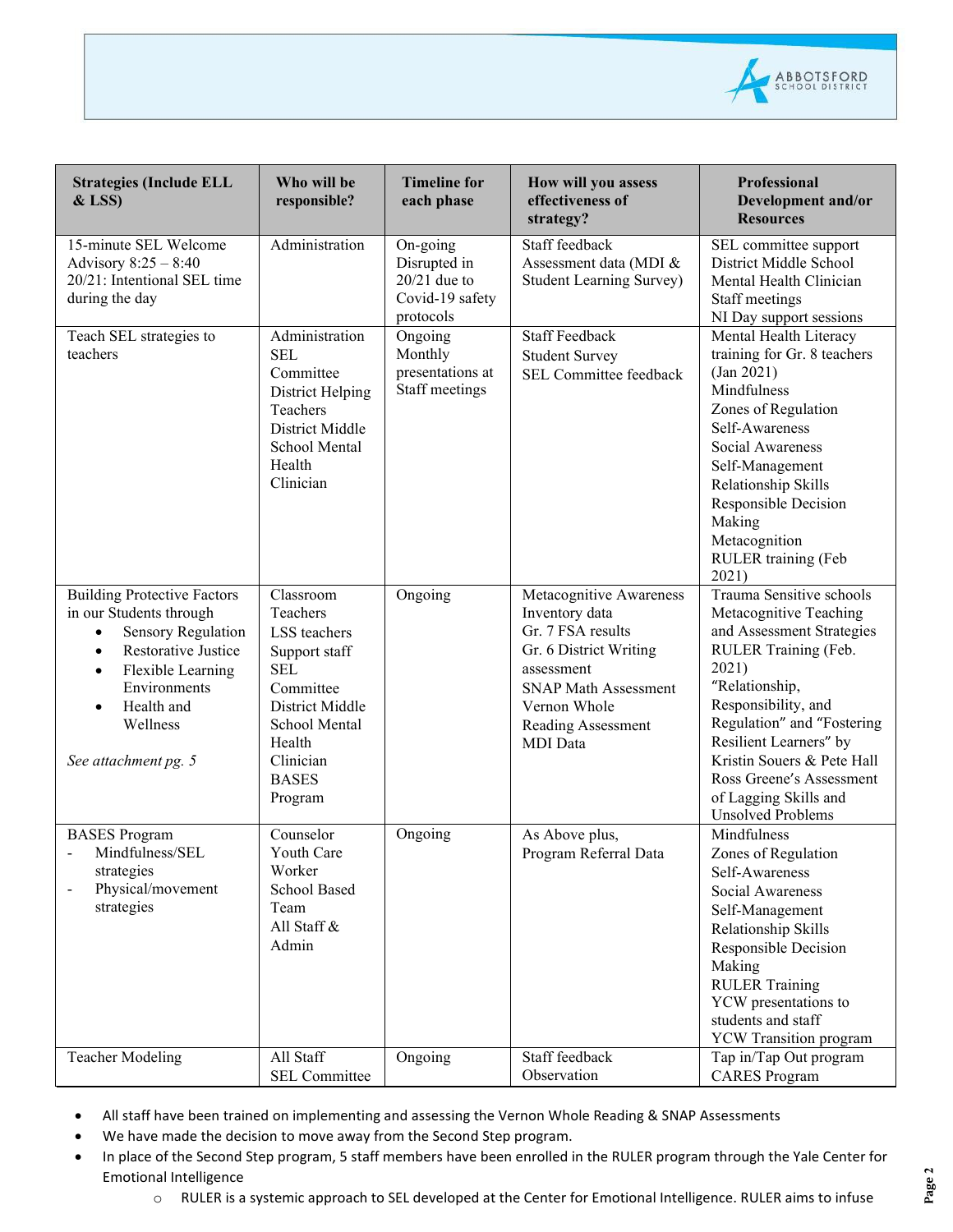

the principles of emotional intelligence into the immune system of pre-K to 12 schools, informing how leaders lead, teachers teach, students learn, and families support students.

- $\circ$  RULER is an acronym for the five skills of emotional intelligence. Recognizing, Understanding, Labeling, Expressing, and Regulating
- o The development of these five RULER skills relies on four core tools: The Charter, Mood Meter, Meta-Moment, and Blueprint. These skills and tools are introduced to all stakeholders in the school community—school leaders, teachers, staff, students, and families.
- o We have introduced the Mood Meter to our staff and will be promoting this resource throughout our training
- Our school wide model to Build Protective Factors in our students will focus on 4 aspects (Sensory Regulation, Restorative Justice, Flexible Learning Environments and Health and Wellness) to support Social Emotional Learning (see attachment pg. 5)
- School based data has indicated that our kids struggle with Meta-cognitive skills, which is not unusual for our age group. Metacognition is the regulatory system people use to understand and control own cognitive (brain) performance. It involves people being very aware of how they learn, what strategies meet their needs, evaluating the effectiveness of strategies and then implementing the best plan of action.
- We will continue to develop plans to address this area of development in our students during our school-based NI Days, Staff development during staff meetings, and any curriculum department opportunities.



*Making Connections: Explain how your school goal aligns with the Aboriginal Enhancement Agreement any of the following; Grade Three Imperative, Social Emotional Learning, the revised curriculum.*

| <b>Connections to the District Strategic</b><br>Plan<br><b>Excellence in teaching</b><br>Excellence in leadership<br>Flexibility & access to programs/<br>services<br>Ethical & innovative use of technology<br>Parental & community engagement                                                                                                               | Data driven decision making<br>٠<br>Collaboration around school-based assessments in team and staff<br>meetings<br>Design unique support programs for students<br>$\bullet$<br>Provide leadership opportunities to build capacity in staff<br>$\bullet$<br>Promote Inquiry Based Learning and Inquiry opportunities<br>$\bullet$<br>Discuss data and school goal with PAC. Discuss how to engage the<br>$\bullet$<br>parent community in relation to the goal<br>Staff development during monthly staff meetings and school-based NI<br>$\bullet$<br>days<br>Focus staff development on Universal Design for Learning Strategies and<br>$\bullet$<br>Building Protective Factors in our students                                                                                                      |
|---------------------------------------------------------------------------------------------------------------------------------------------------------------------------------------------------------------------------------------------------------------------------------------------------------------------------------------------------------------|-------------------------------------------------------------------------------------------------------------------------------------------------------------------------------------------------------------------------------------------------------------------------------------------------------------------------------------------------------------------------------------------------------------------------------------------------------------------------------------------------------------------------------------------------------------------------------------------------------------------------------------------------------------------------------------------------------------------------------------------------------------------------------------------------------|
| <b>Connections to the Middle School</b><br><b>Operational Plan</b><br>Promote best practices in all middle<br>schools<br>Build the capacity of principals, vice-<br>principals, teachers, & EAs<br>Improve the achievement of Aboriginal<br>students<br>Use technology to enhance classroom<br>instruction and assessment<br>Engage parents and the community | Data driven decision making.<br>$\bullet$<br>Collaboration time built into the teacher schedule.<br>Innovative planning time (Collaboration) within the student schedule<br>$\bullet$<br>Administration meets with pod teachers 3 times/year.<br>$\bullet$<br>School based staff development will be facilitated in a variety of<br>$\bullet$<br>contexts to develop strategies that have effect on student achievement.<br>Promote Inquiry Based Learning and Inquiry opportunities<br>$\bullet$<br>Discuss results with PAC. Share results and develop strategies to support<br>$\bullet$<br>parent involvement in their child's learning. Discuss how to engage the<br>parent community in relation to the goal.<br>Bring Your Own Device implementation<br>٠<br>SEL Welcome Advisory<br>$\bullet$ |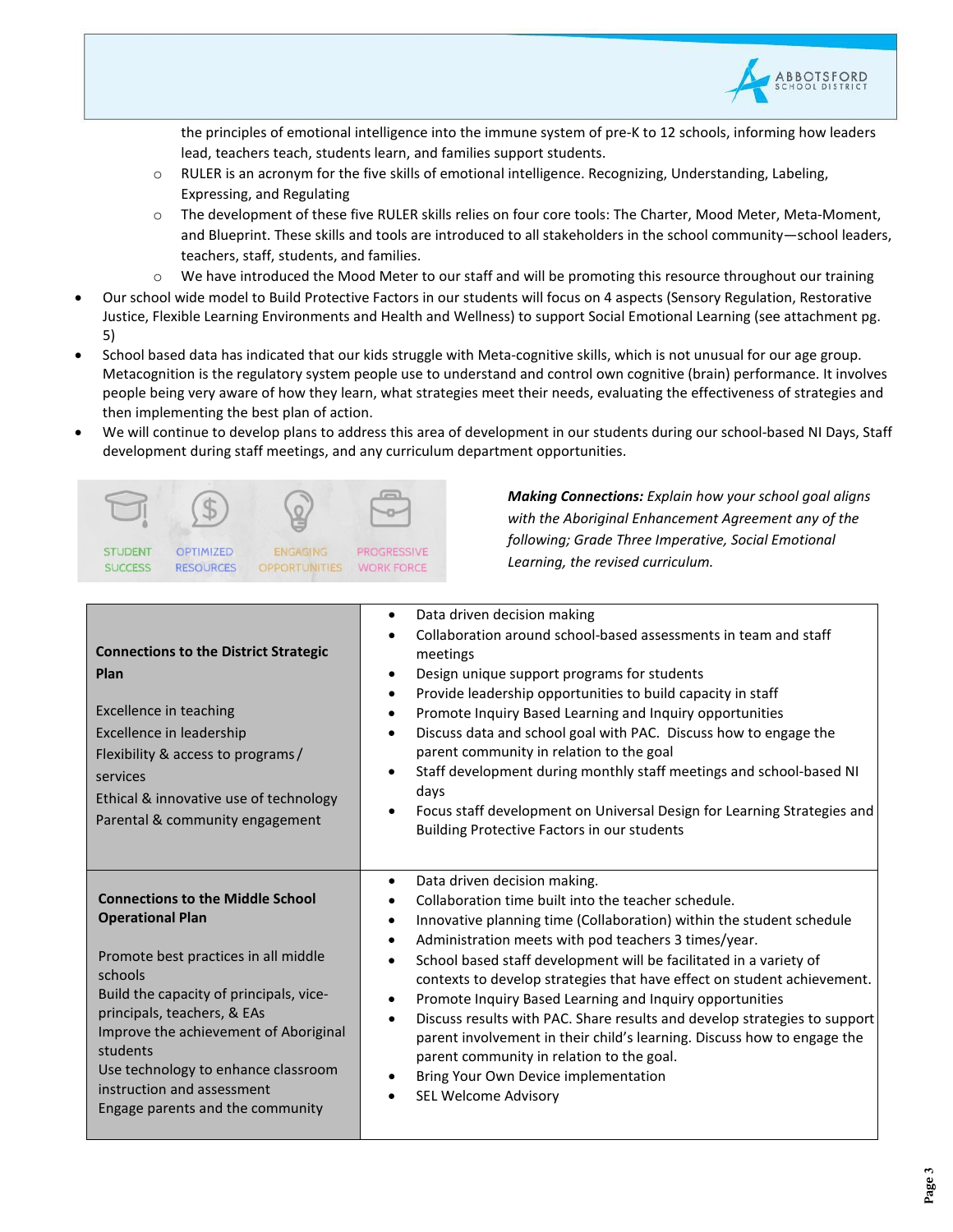| <b>Connections to the Aboriginal</b><br><b>Enhancement Agreement</b>                                          | Cultural presentations, gatherings, and sense of belonging activities<br>through on-site Indigenous Support Worker<br>Homework club and weekly academic pullouts specific to Indigenous<br>$\bullet$<br>students.                                                                                                                                                                                                                         |
|---------------------------------------------------------------------------------------------------------------|-------------------------------------------------------------------------------------------------------------------------------------------------------------------------------------------------------------------------------------------------------------------------------------------------------------------------------------------------------------------------------------------------------------------------------------------|
| Increase Student Pride<br>Increase reading scores<br>Increase sense of belonging<br>Increase graduation rates | ISW to support reading with Indigenous students identified through our<br>$\bullet$<br>school-based assessments<br>Share the school Aboriginal Enhancement agreement with staff.<br>Support and promote "First Peoples Principles of Learning" in each<br>٠<br>classroom.<br>Develop Academic and behaviour supports in collaboration with our ISW<br>$\bullet$<br>Share data specific to our Aboriginal Students with staff<br>$\bullet$ |

## Building Protective Factors in our Students